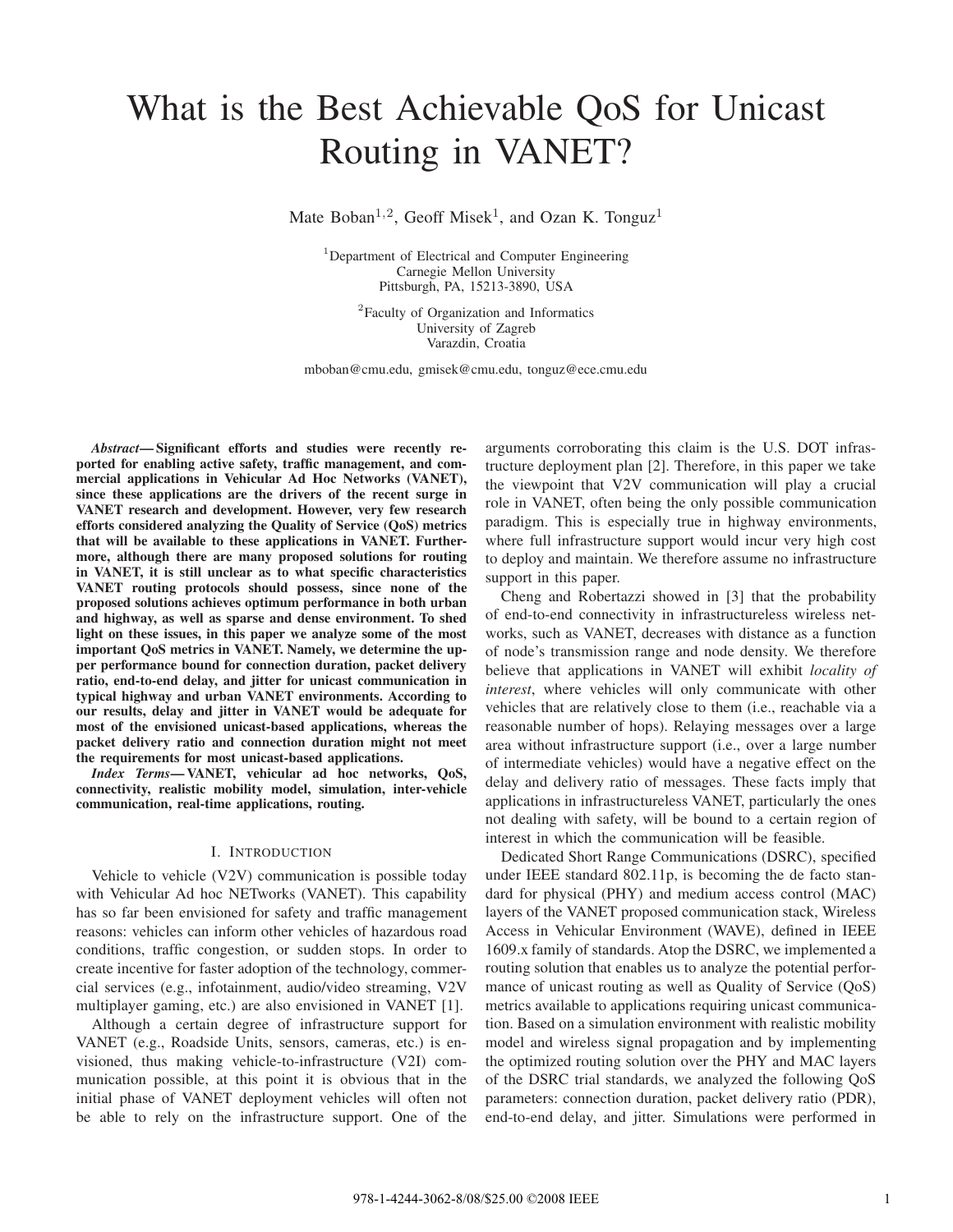both highway and urban environments with different traffic densities and relative speeds in order to encompass a wide variety of urban and highway scenarios.

Because of the specific metrics analyzed, and given the fact that we are exclusively interested in analyzing unicast message exchange (i.e., specific sender and receiver of a message instead of message broadcast), the results we present primarily pertain to the feasibility of unicast-based real-time applications - ones that require the delay, jitter, PDR, and connection duration to be within specific boundaries for the application to be feasible.

Our main contributions are as follows:

- *QoS Analysis.* Based on the large scale simulations, employed routing solution, and by implementing DSRC at PHY and MAC layers, we are able to perform detailed analysis of the QoS parameters as well as the attainable unicast-based application performance over infrastructureless VANET in both highway and urban environments.
- *Connectivity Analysis.* Besides the 'usual' QoS constraints, applications in VANET have to take into the consideration the scarcity of connectivity in such a highly dynamic network. To that end, we analyze the connection duration for typical scenarios in both highway and urban environments.
- *VANET Routing Protocol Dynamics.* By implementing the routing that allows the analysis of all the available routes and incurs no unnecessary delay and overhead, we determine the upper bound of the performance that any unicast routing protocol, and thus any applications running on top of it, can achieve over DSRC-enabled VANET.

The rest of the paper is organized as follows. Section II gives a brief overview of the related work and elaborates on our contribution. Section III discusses in detail the functioning of the implemented routing solution. The simulation setup, different highway and urban scenarios, and studied performance metrics are presented in Section IV. Obtained results and the discussion are given in Section V. Section VI points out the future work and concludes the paper.

## II. RELATED WORK

With regards to the QoS metrics for real-time applications in VANET, Wang in [4] discussed the connection duration, route lifetime, and route repair frequency in VANET. The simulations were conducted on a closed rectangular highway with an unrealistically small transmission range (from 100 to 150  $m$ ) for highway environment. Properly defining transmission range is important because it was shown to affect the connectivity in an exponential fashion [5]. Furthermore, there is no indication of which PHY and MAC protocols were used for the simulation. Bai et al. in [6] presented simulation results based on several mobility models and different routing protocols. They characterized route duration and the effect of mobility on routing protocol performance. The mobility models used

included the highway and urban environment represented by a perfect grid. Artimy et al. in [7] analyzed connectivity by simulating the node movement using a cellular automata model, while Rudack et al. in [8] presented a simple analytical framework for single-hop connection duration in VANET and provided experimental evaluation of the framework. Ho et al. in [9] analyzed structured mobility in urban environment and determined the impact of multihop communication and density on connectivity and path stability. Mabiala et al. in [10] analyzed connection duration on highways. The simulations were run over existing routing protocols, and with a simplified simulation setup. In a recent study, Fiore and Härri in [11] analyzed the link (i.e., one hop) duration as a function of different mobility models and road layouts. With respect to determining the feasibility of different applications in VANET, Yin et al. in [12] presented a comprehensive feasibility study of delay-critical safety applications over VANET by analyzing the physical characteristics of DSRC. Namely, the analyzed metrics encompass bit error rate, throughput, and delay. Feasibility studies for various non-safety applications were conducted in  $[13]$ ,  $[14]$ , and  $[15]$ .

In this paper we are interested in describing the routing dynamics in VANET, taking into account the proposed underlying DSRC layers. Naumov et al. in [16] presented realistically modeled simulations based on the microscopic traffic simulator and ns-2 network simulator. The authors employed novel enhancements to reactive routing protocols and analyzed delay, PDR, and network load. Several other research efforts focused on providing higher level of QoS in VANET by implementing more efficient routing protocols (e.g., [17] and [18]).

All of the efforts above pertain to specific types of routing protocols, whereas in this paper we take a different approach: we are interested in defining the upper boundary that *any* unicast routing protocol can strive for in infrastructureless, DSRC-enabled VANET. By abstracting the routing protocol in such a way, we are able to obtain valuable information regarding the achievable performance for routing protocols in VANET. Additionally, to the best of our knowledge, a comprehensive analysis of the QoS metrics for unicast-based applications in the infrastructureless VANET environment with realistic simulation parameters (based on DSRC, actual roads, and credible mobility patterns), and realistic signal propagation modeling has not been conducted.

# III. EMPLOYED ROUTING SOLUTION

Substantial research efforts are being undertaken to create VANET routing protocols that will exhibit a high level of performance in both urban and highway environments, as well as in dense and sparse vehicular networks [19]. Despite that, at this point it is still not clear which characteristics routing protocols should possess in order to perform adequately in a diverse and fast changing VANET environment. The motivation behind this paper is to determine the optimum performance in infrastructureless VANET achievable by any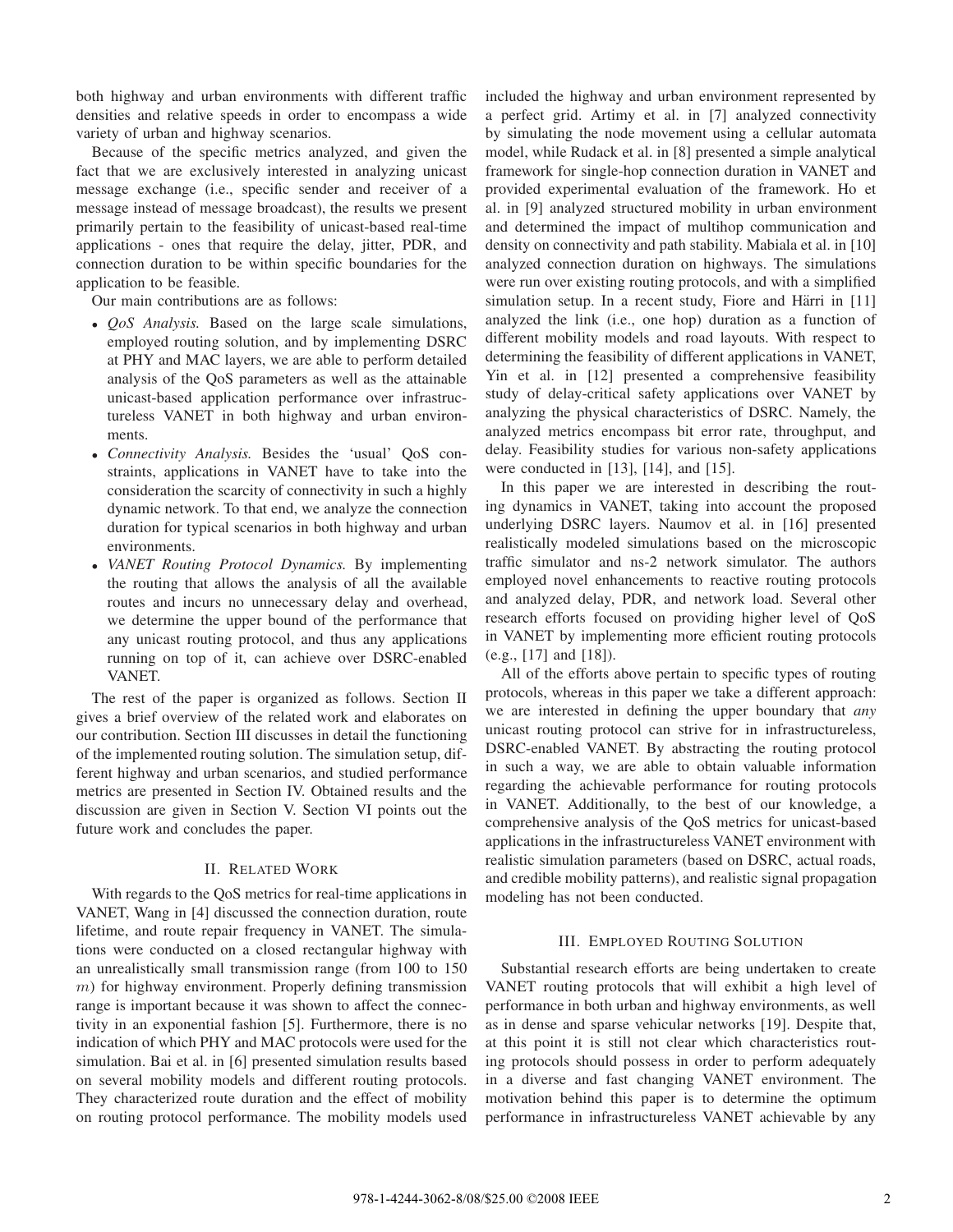unicast routing protocol over DSRC, since DSRC is the de facto standard for PHY and MAC layers in VANET.

We employed a routing solution that assures message delivery if the underlying DSRC layers relay the message successfully. The solution is based on a scheme where a node (vehicle) relays the message if it has not relayed the same message before. Changing routes usually implies additional overhead for all state-based routing protocols, and more often than not there are lost messages in the process of route repair (from the time the route is broken until the next route is found). The implemented solution is able to choose between all available routes instantaneously, which implies that there is no additional delay or packet loss during the route change; this corresponds to an ideal case where the routing protocol switches routes seamlessly.

In a typical VANET scenario, numerous concurrent communication sessions will take place between different sender/receiver pairs for unicast applications. Clearly, the interplay between sessions will introduce additional delay and jitter, and will potentially result in loss of packets. In order to analyze the best achievable unicast performance over VANET, in this paper we consider only one sender/receiver pair per simulation run; this enables us to determine the minimum delay and jitter, since there are no other packets in the network aside from the ones generated by the observed sender/receiver pair. Furthermore, we do not observe packet collisions in any of our simulation runs. Thus, we can conclude that the packet loss occurs solely because of the nonexistence of a physical path between the sender and the destination, and the communication is uninterrupted while a path between the sender and receiver exists.

To illustrate the principle of operation of the employed solution, Fig. 1 presents the following situation. Suppose that at time  $t_1$  Path#1 is the optimum path (i.e., delivers the message  $m_1$  to the destination with the least amount of delay). If at time  $t_2$ , due to the fluctuating environment,  $Path#2$ becomes the optimum path (i.e., delivers the message  $m_2$  with the least amount of delay), the employed scheme will switch between these paths seamlessly (without additional delay or loss of messages). Next, suppose that at time  $t_3$  the only available path is  $Path \#3$ . If at time  $t_4$ , the direct link between the sender  $S$  and the relay node  $R_1$  becomes unavailable and the links  $[S - R_2]$ ,  $[R_2 - R_3]$ , and  $[R_3 - R_1]$  are available, the message  $m_4$  will be delivered over the newly created path  $(Path#3<sup>'</sup>)$  without the loss or additional delay. In this manner,<br>the solution ensures message delivery through the ontimum the solution ensures message delivery through the optimum path at any point in time. As noted earlier, no packet loss due to collision was observed in our simulation which implies that, when there exists a physical path between the sender and receiver, a) there is no difference between the employed routing scheme and the ideal routing<sup>1</sup> with respect to the PDR and the connection duration, and b) the only difference to the ideal routing with respect to the delay and jitter is due to the





Fig. 1. Seamless switching between optimum paths.



Fig. 2. PDR of GPSR and employed routing in urban environment.

practically negligible channel contention which is measured in microseconds.

To shed some light on the impact of a routing protocol on performance in VANET, we ran simulations with both our solution and the GPSR routing protocol with omniscient location service [20]. The simulation setup was identical in both cases: DSRC underlying the routing protocol with vehicles moving over the identical urban area. Fig. 2 shows performance differences between the employed protocols, ranging from 23 percent less messages delivered using the GPSR in low vehicle density scenario (25  $veh/km^2$ ), up to 20 times less in higher vehicle density scenario (100  $veh/km^2$ ). With GPSR, we observed significantly increased use of perimeter mode as the vehicle density increased. This implies that the increase in PDR discrepancy as the vehicle density increases is due to the GPSR's inability to determine the optimum next hop as the number of available neighboring vehicles becomes larger, thus often resorting to perimeter mode which eventually results in frequent packet drops. At a low vehicle density (25  $veh/km^2$ ), GPSR does not suffer from this issue since there are usually only a few neighboring nodes and next hop selection is close to optimal.

#### IV. SIMULATION SETUP

Given the high cost of deploying actual equipment in the vehicles, real life testbeds for VANET research are extremely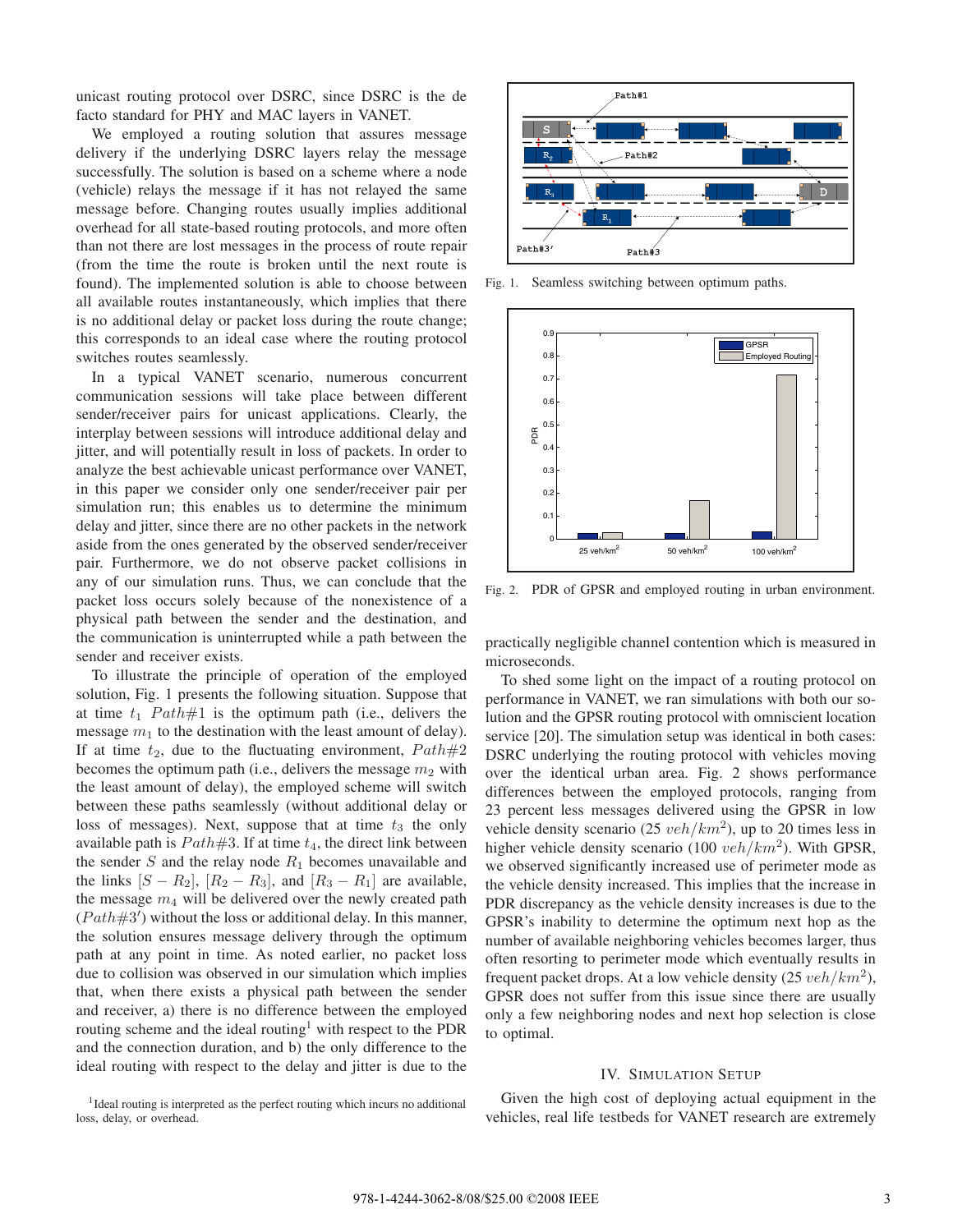rare; this is especially true for medium and large scale systems, which are practically nonexistent, thus making the simulation environments the only feasible tools for analyzing the fundamental properties of VANET. We conducted simulations using the Jist/SWANS simulator with the STRAW mobility model. JiST (Java in Simulation Time) is a discrete event simulation environment, and SWANS (Scalable Wireless Ad Hoc Network Simulator) is a publicly available Java-based scalable wireless network simulator [21]. STRAW (STreet RAndom Waypoint) [22] is a vehicular mobility model, built on top of the JiST/SWANS platform, that constrains the node movement to real U.S. streets (based on the U.S. Census Bureau's TIGER data [23]). STRAW implements the carfollowing model [24] with lane changing, intersection control, and supports flows of vehicles (groups of vehicles with the same starting and destination point).

## *A. Simulation parameters*

As noted earlier, we implemented the DSRC PHY and MAC layers based on the IEEE 802.11p draft standard [25], and we used connectionless unacknowledged (Type 1) operation of the LLC as specified in the IEEE standard 802.2. We do not make use of DSRC's multi-channel functionality, since we only analyze a single sender/receiver pair. Atop the DSRC, we implement the routing scheme described in Section III. We do not make any assumptions regarding the transport protocol; this is another ongoing VANET research topic which is beyond the scope of this paper. Therefore, in the simulation we encapsulate the application-layer data directly in IP datagrams.

In order to set up a testbed as credible as possible, we followed the simulation modeling recommendations and tried to avoid the erroneous assumptions described by Kotz et al. in [26]: *a radio's transmission area is circular; all radios have equal range; if I can hear you, you can hear me (symmetry); if I can hear you at all, I can hear you perfectly; signal strength is a simple function of distance.* Detailed simulation parameters are presented in Table  $I^2$ .

For signal propagation in the highway environment, we used the two-ray path loss model with a transmission range of 550 m. The transmission range was based on the the recent field testing of DSRC equipment reported in [27], while [28] indicated that the signal propagation on highways can be adequately modeled with a deterministic two-ray path loss. In the urban environment, on the other hand, we implemented the probabilistic shadowing model, which better describes the complex urban surroundings with numerous obstacles (buildings, trees, overpasses, etc.). Using a stochastic approach to calculate the receiving power, and by taking into account the multipath propagation effects, shadowing model can describe the urban environment more realistically. The shadowing model is described by  $\left[\frac{P_w(d)}{P_d(d_0)}\right]$ model is described by  $\left[\frac{P_w(d)}{P_w(d_0)}\right]_{dB} = -10\beta \log\left(\frac{d}{d_0}\right) + X_{dB}$ , where  $\beta$  is the path loss exponent,  $X_{dB}$  is a normally distributed random variable with mean zero and deviation  $\sigma_{dB}$ ,  $P_w(d)$  is the power at the receiver, and  $P_w(d_0)$  is the reference power received at a close distance  $d_0$ . By varying the values of  $\beta$  and  $\sigma_{dB}$ , it is possible to simulate environments with different characteristics (from a flat world, free space signal propagation, to heavily shadowed environment with large number of obstacles and significant multipath effects).

Since we were interested in modeling the typical unicast real-time message exchange scenarios, the message size and frequency were chosen based on the measurements conducted in [29]. The simulation time for all scenarios was 600 seconds, with an additional warm-up time of 200 seconds during which no packets were sent, in order to have a more realistic initial vehicle distribution. We executed simulations with a total of more than 240 simulation hours. All of the nodes in the simulations were equipped with DSRC radios, and DSRC parameters were set up based on [25] and [27]. We opted not to perform simulations with varying penetration ratio because the recent connectivity study based on the traffic data collected from interstate I-80 in California showed that decreasing the penetration ratio is equivalent to decreasing the traffic volume, which leads to the conclusion that, at a certain market penetration ratio below 100%, the network connectivity will be the same as with  $100\%$  market penetration, given the equivalent increase in traffic volume [17]. To that end, we employ relatively low vehicle densities in our simulations in order to account for the lower penetration ratios that will occur during the initial phases of VANET deployment.

## *B. Highway and urban environment*

We ran our experiments under two broad categories: highway environment and urban environment. Based on the concept of locality of interest, we set up our simulations in order to determine the QoS metrics between vehicles that are within each others' multihop communication range as opposed to randomly selecting senders and receivers, which could be so far away from each other that even an unrealistically large 50 hop route would not be able to connect them.

*1) Highway:* For the highway environment, we ran the simulations on a segment of I-80 in Elko County, NV, presented in Fig. 3a, with equivalent simulation visualization in Fig. 3b (vehicle icons are not drawn to scale). The roadway portion we used was approximately 43.5 km long, with 3 lanes per direction. Within the simulation, we chose two vehicles as the *observed vehicles* (vehicles selected to be the sender/receiver pair in a given simulation run). For these vehicles, we specified initial placement, speed, and travel direction. We distinguished same direction and opposite direction scenarios. In the same direction scenarios, the observed vehicles were initially placed next to each other and moved in the same direction. In the opposite direction scenarios, the observed vehicles were placed approximately 10 km apart and moved towards each other. To have a greater control over the simulation, we specified the relative speed (difference between the speeds) of the two observed vehicles as 0, 5, 10, and 15  $m/s$  in the same direction

 $2A$  density of zero  $veh/km$  indicates that there were no vehicles present in the scenario, except for the two observed vehicles.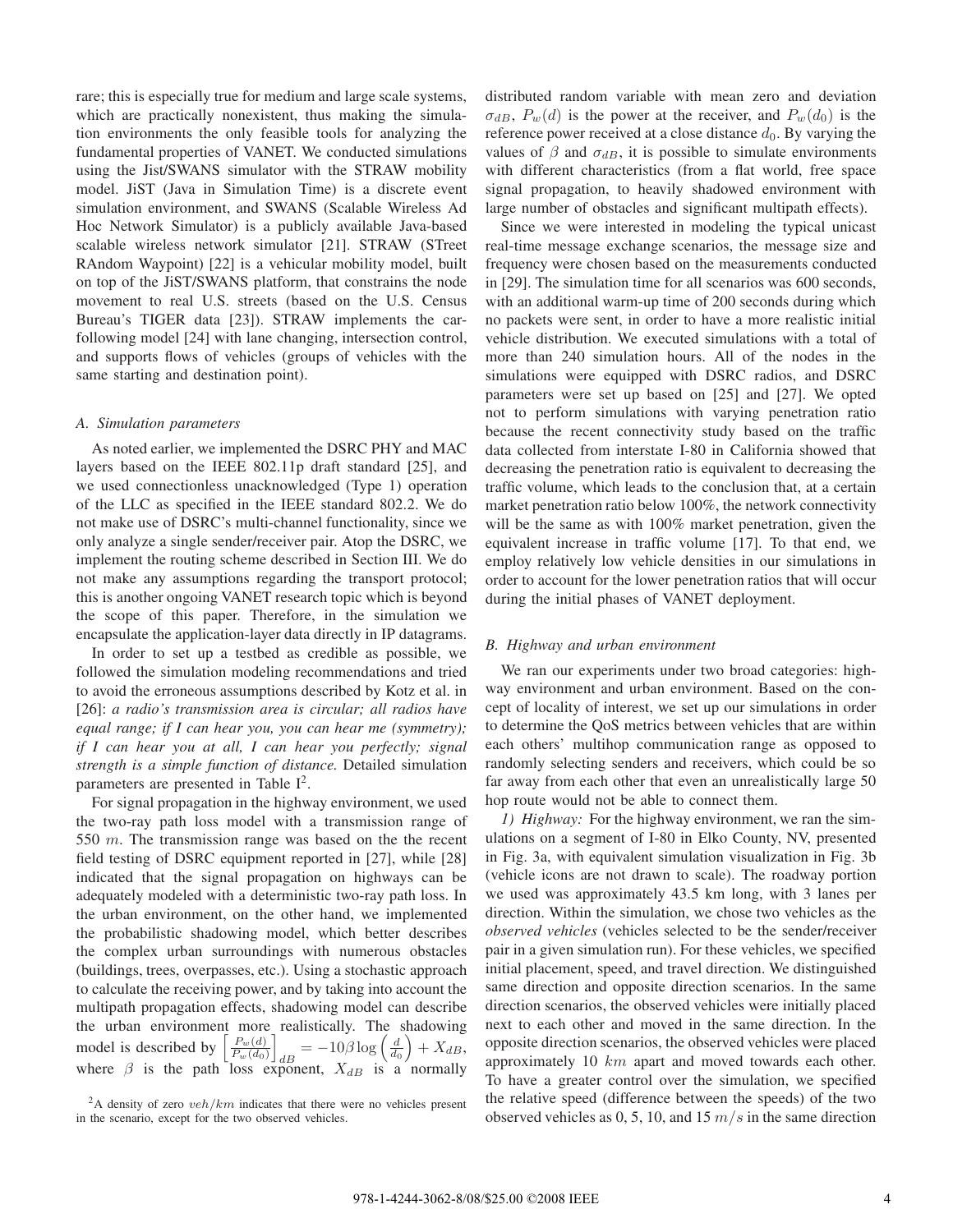## TABLE I SIMULATION PARAMETERS

| <b>Parameter</b>             | Value                              |
|------------------------------|------------------------------------|
| Number of senders            | 2 (sending messages to each other) |
| Number of messages           | 20 per second                      |
| Message size                 | Normally distributed               |
|                              | mean = $100B$ ; variance = $15B$   |
| TTL (max. # of hops allowed) | 20                                 |
| Vehicle densities (highway)  | 0, 1, 5, 10 $veh/km$               |
| Vehicle densities (urban)    | 10, 25, 50, 100 $veh/km^2$         |
| Speeds of vehicles           | Normally distributed               |
|                              | $mean = speed$ limit of the road   |
|                              | variance (highway) = $25\%$ mean   |
|                              | variance (urban) = $35\%$ mean     |
| Simulation duration          | 600 seconds                        |

*b) DSRC parameters*

| <b>Parameter</b>          | <b>Value</b>     |
|---------------------------|------------------|
| Frequency                 | 5.9 $GHz$        |
| Channel size              | 20 MHz           |
| Transmission rate         | 6 Mb/s           |
| Transmission power        | $20 \text{ dBm}$ |
| Radio reception threshold | $-84.7$ $dBm$    |

*c) Signal propagation parameters*

| <b>Parameter</b>                   | Value                            |
|------------------------------------|----------------------------------|
| Signal propagation model (highway) | Two-ray                          |
| Transmission range (highway)       | 550 $m$                          |
| Signal propagation model (urban)   | Shadowing                        |
| Shadowing parameters               | $\beta = 2.6; \ \sigma_{dB} = 6$ |

and as 40, 50, 60, and 70  $m/s$  in the opposite direction scenarios. These values encompass the usual speed deviation on the U.S. highways [30]. It is important to note that although the observed vehicles attempted to move at the speeds noted above, they obeyed the employed mobility model [22]; thus, their speeds changed according to the traffic conditions, and the relative speed values noted above are to be considered as a rough guidance while analyzing the obtained data.

The remaining *non-observed* vehicles were placed on the highway randomly based on a uniform distribution, and they traveled in a randomly chosen direction. Their speeds were set based on a normal distribution with the mean speed equal to the actual speed limit of the I-80 in Elko county (approx. 30  $m/s$ ), and a variance of 25% of the mean speed. The variance was determined with regards to the empirical measurements of vehicles' speed and variance on highways reported in [30]. The number of vehicles in the highway simulations was chosen to create the global densities specified in Table Ia.



(b) Simulation visualization

Fig. 3. Highway area - Elko County, NV.

*2) Urban:* For the urban environment, we used a portion of the city area of Chicago presented in Fig. 4a, with equivalent simulation visualization in Fig. 4b (again, vehicle icons are not drawn to scale). This area was approximately  $2.3*3.2 \ km^2$ . We analyzed scenarios with different vehicle densities per square kilometer, as specified in Table Ia. Similar to the highway environment, we chose two vehicles as the observed vehicles. In urban environment, both observed and non-observed vehicles were placed randomly based on the uniform distribution and traveled on a random route according to the STRAW mobility model. The speeds of both observed and non-observed nodes were randomly chosen from a normal distribution with the mean speed equal to the actual speed limit of the current road the vehicle is traversing and the variance of the speed set to 35% of the mean speed in order to mimic a more volatile urban environment. The mean speed varied, since there were different road types in the simulated area.

## *C. Studied performance metrics*

*1) Connection duration:* In order to have a meaningful interaction between different parties, most applications require a connection duration to last a certain amount of time. For instance, a live audio or video streaming session can last a variable amount of time, and during that time the connection between the publisher and subscriber must be available. Similarly, a multiplayer game session can last anywhere from one minute up to several hours depending on the type of the game.

In the same direction highway scenarios we report double the observed value of connection duration for all relative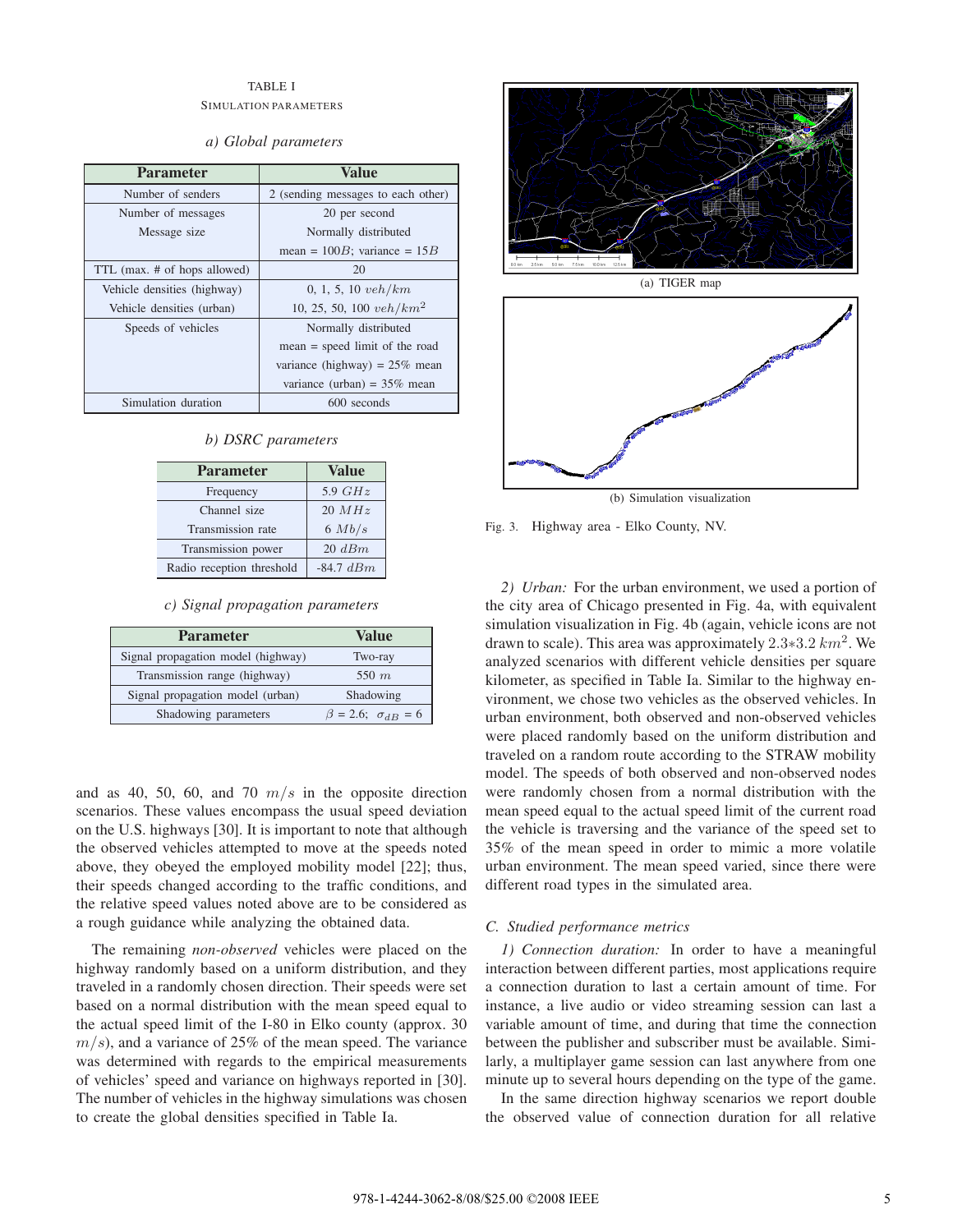

Fig. 4. Urban area - Chicago.

speeds except the relative speed zero. The reasoning behind this is as follows. The observed nodes travel in the same direction with the specified speeds. Furthermore, the expected number of the relaying non-observed nodes is equal before and after the observed nodes meet thus implying that, on average, there will be the same number of nodes to relay the messages before and after the observed nodes meet. That is why, on average, we expect a symmetric connection duration distribution before and after the observed nodes meet. However, note that we initially place the vehicles next to each other, thus only measuring one half of the symmetric connection duration. Therefore, the observed value of connection duration will correspond to one half of the actual connection duration.

*2) End-to-end delay:* Many applications have strict constraints on maximum tolerable delay. For instance, various time-critical VANET safety applications, such as intersection collision warning, require end-to-end delay to be under 100 ms [31]. Similarly, non-safety applications such as fast paced action multiplayer games [29] can only tolerate up to 150 ms of end-to-end delay, while applications such as streaming audio/video and turn-based multiplayer games tolerate up to several seconds of delay. In this paper, we report the one way end-to-end delay.

*3) Jitter:* Jitter is the variation in the end-to-end delay between packets arriving at the destination. In real-time applications such as VoIP, video conferencing, and multiplayer games, jitter is often considered as important of a metric as end-to-end delay [29].

*4) Packet delivery ratio:* Packet delivery ratio is the ratio of the number of messages received by the destination to the number sent by the sender. Since we believe that applications in infrastructureless VANET (especially real-time applications) will display locality of interest, we only analyze the packet delivery ratio for the urban scenario; the highway scenario is simulated over 43.5 kilometers of roadway, and assuming that two nodes 43.5 kilometers apart would be able to communicate without the infrastructure is not realistic, since a message relayed over such a large area would incur high delay and network load.

## V. SIMULATION RESULTS AND DISCUSSION

Fig. 5 shows connection duration as a function of relative speed for different vehicle densities when observed nodes move in the same direction<sup>3</sup>. As expected, connection duration is directly dependent on the relative speed of the observed vehicles. Furthermore, connection duration usually benefits from higher vehicle densities, except in the scenario with relative speed zero, where increased vehicle density has a negative impact on connection duration because the nonobserved vehicles present obstacles that can slow down one of the observed vehicles; this makes the distance between the observed vehicles larger, thus increasing the probability of a connection outage (Fig. 5a). Fig. 6 shows that vehicles traveling in the opposite direction (i.e., moving at high relative speeds) benefit greatly from additional nodes that can relay the messages. Connection duration is up to three times longer with 10  $veh/km$  compared to 0  $veh/km$ . The large difference in the connection duration between the same and opposite direction highway scenarios points to the fact that it is useful for a VANET application to distinguish between opposite and same direction traffic and to predict potential connection duration based on that knowledge.

In the urban environment, connection duration is highly dependent on the vehicle density, since the observed vehicles travel in two dimensions (as opposed to one dimension in the

<sup>3</sup>We note here that the line representing 0  $veh/km$  in Fig. 5 and Fig. 6 is simply a 'deterministic' value calculated as a quotient of the transmission radius and the relative speed of vehicles.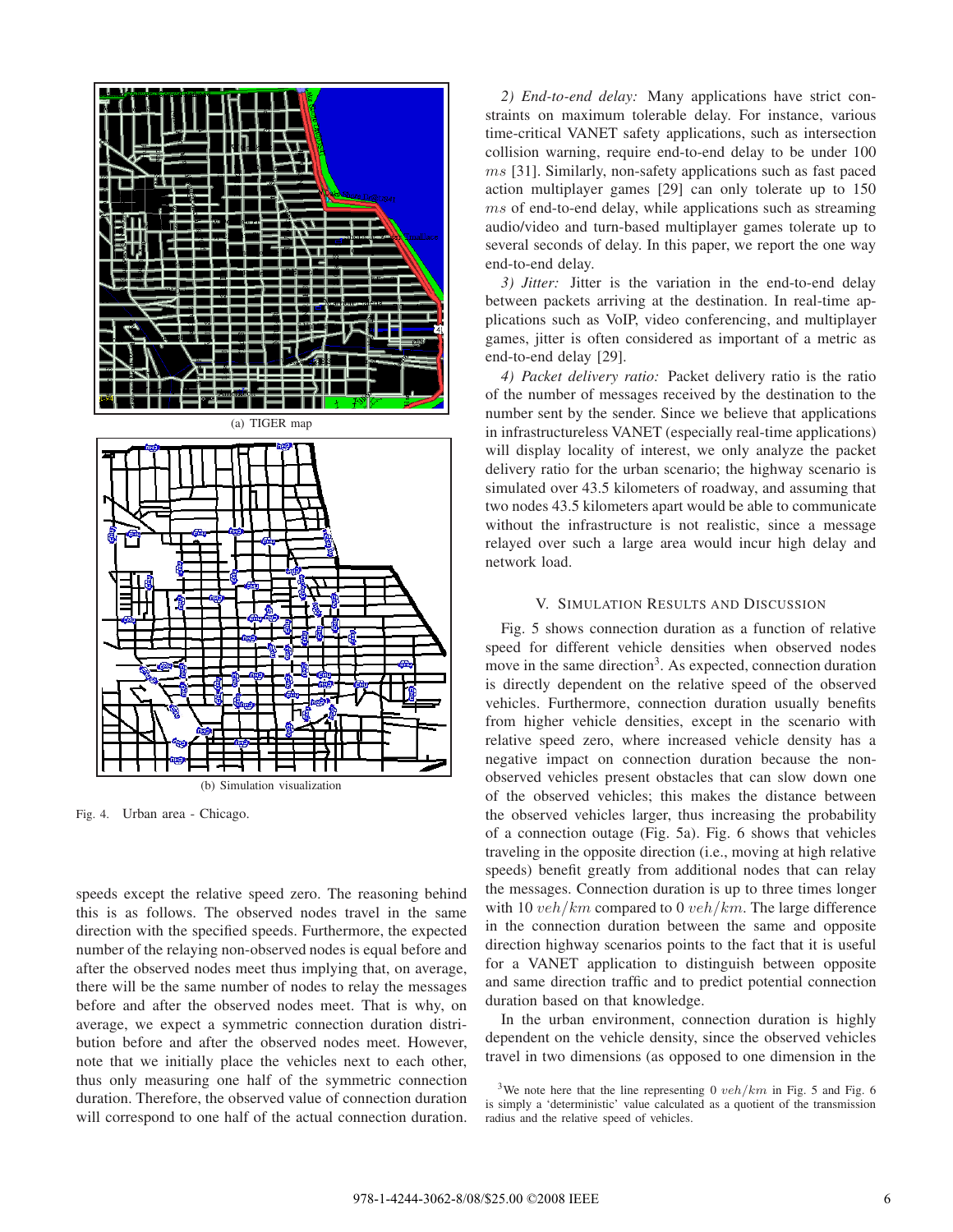

Fig. 5. Connection duration in the highway environment - same direction.

highway environment) and it cannot be assumed that they will travel in the same direction (or even meet on the road), thus the additional nodes are utilized to increase the connection duration. It is interesting to notice relatively low average connection durations for all four vehicle densities (see Fig. 7). Such short connection durations are result of the employed signal propagation model. The connection duration more than doubles if we choose the path loss exponent  $\beta$  to be 2.4, which would correspond to an urban environment with smaller number of obstacles and less of an impact of the multipath propagation effects.

It is clear that in a complex urban environment, applications requiring connection durations of the order of minutes will not be able to function properly without the support of the infrastructure. However, according to the U.S. DOT infrastructure deployment plans [2], the first areas to be equipped with Roadside Units (RSUs) are the intersections of large U.S. cities, which will likely alleviate the connectivity problem.

With regards to the routing protocols, such a short connection duration in urban areas (of the order of seconds) implies that the route changes will occur at best at that frequency, thus making topology-based routing highly unlikely to perform

well in infrastructureless VANET. We base this conclusion on the fact that the topology-based routing protocols in VANET would have to be able to change routes every several seconds in order to ensure connectivity: the overhead that would be created by such frequent route updates would be very high.

Similarly to connection duration, PDR is greatly affected by the vehicle density. Because the observed nodes can move over many different roads in different directions, the existence of nodes that can relay the message over a number of hops implies that a larger number of messages will be delivered. Fig. 8 clearly shows the relation of the vehicle density to PDR. Median values of PDR amounted to approximately 1%, 3.5%, 17%, and 72% for the analyzed vehicle densities.

Fig. 9 shows the average delay compared to the distance between the observed nodes. It is obvious that the delay is highly dependent on the distance between the observed nodes. In general, the delay increases fairly linearly with distance, with a steeper slope for urban areas where the same physical distance between the observed nodes implies larger number of hops, and thus higher delay due to the increase in transmission delay. It is interesting to observe the maximum distances between nodes achieved for different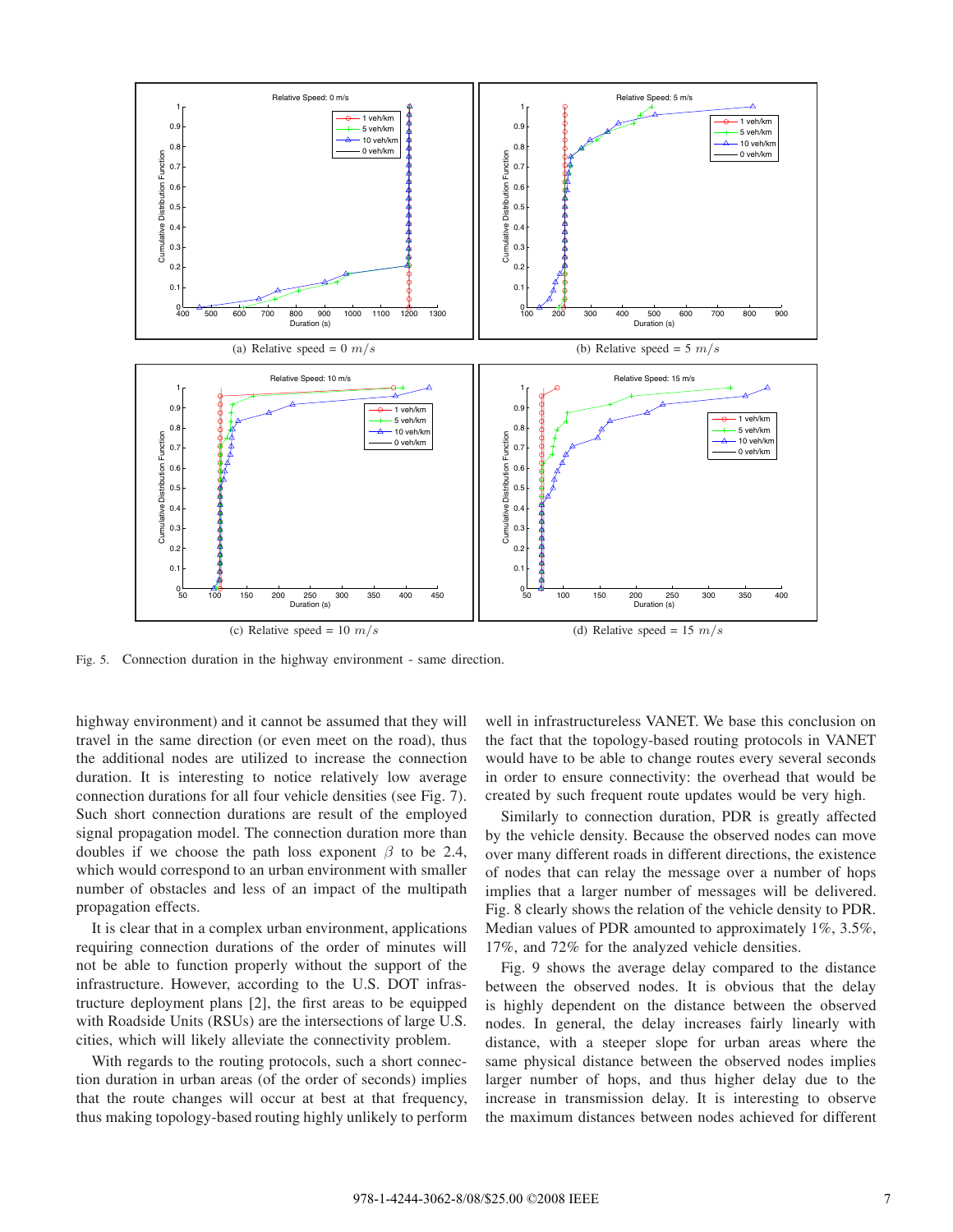

Fig. 6. Connection duration in the highway environment - opposite direction.

environments. Since the observed urban area was a square with the diagonal of 3.9  $km$ , the maximum distance between transmitting nodes cannot exceed that value. Also, given that the transmission range of radios in urban area was decreased compared to highway area, the maximum distance achievable is significantly shorter than in highway environment. Given that the connection duration was of the order of hundreds of seconds in the same direction highway scenarios, the maximum distance between the observed nodes appears to be quite small. The reason behind such a small maximum distance is that at low vehicle densities there are not enough intermediate nodes to support the communication over large distances, while at higher densities the traffic congestion on the roads makes the vehicles unable to travel at high relative speeds due to the employed mobility model. Furthermore, the maximum distance achieved in opposite direction highway scenarios confirms our hypothesis that applications in VANET are going to be bound to a certain region of interest; although at moments the observed vehicles were more than  $10 \; km$ apart, even the employed routing protocol that accounts for all available paths was unable to relay the messages over distances larger than  $4.5$  km.

Fig. 10 shows jitter distribution for urban and both same and opposite direction highway scenarios. Jitter is largely confined within 0 - 30  $ms$  for highway and up to 50  $ms$  in urban environment. The longer tail in the distribution of jitter in urban environment is again due to the decreased transmission range, which implies larger number of hops, thus producing larger variance.

The results presented in this section point out the ability of DSRC-enabled VANET to support one way end-to-end delay below 100 ms, jitter largely below 40 ms, and that given a high enough vehicle density in urban environment or a small enough locale of interest in highway environment, relatively high PDR may be expected. However, connection duration seems to be the key issue for enabling applications in VANET (especially real-time applications, which require a meaningful connection duration). In the case of high vehicle densities and low relative speed between vehicles on a highway, the connection duration can be several minutes. However, in cases of sparse network and high relative speeds (i.e., vehicles moving in the opposite direction on highway) as well as in urban areas, the connection duration is significantly shorter. Therefore, in order to achieve longer connection durations,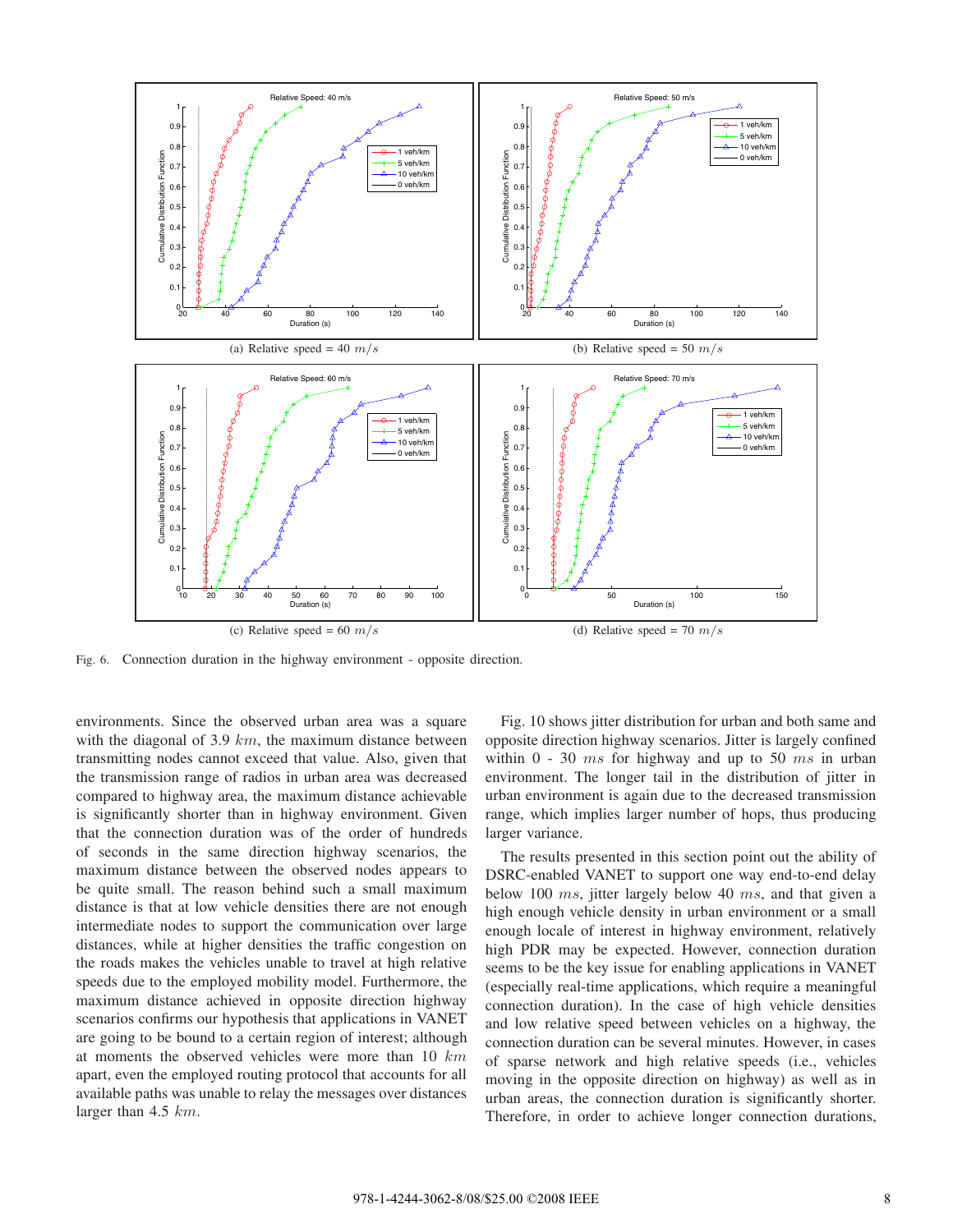

Fig. 7. Connection duration in the urban environment.



Fig. 8. Packet delivery ratio for different vehicle densities in the urban environment.



Fig. 9. Average end-to-end delay vs. distance between the observed nodes.



Fig. 10. The distribution of jitter in different environments.

infrastructure support will be necessary even over relatively small areas (the simulated urban area was  $2.3 * 3.2 \; km^2$ ).

In a highway environment, message delivery over a geographical area larger than 4.5  $km$  was not observed. This confirms our initial assumption that applications in VANET, especially real-time non-safety ones, will be bound to display locality of interest. In a sparse network this is true because of the lack of relaying nodes: store-carry-forward routing [32] could be used to increase the geographical range and PDR, but the delay and jitter would be exacerbated. In a dense network, however, relaying the message over a large number of hops could result in flooding the network, thus significantly affecting the network performance [33]. This is especially true for real-time applications, which create a continuous stream of messages.

Furthermore, based on the obtained results, we argue that topology-based routing is not a viable option in VANET since the dynamic VANET environment would require a very frequent route change, thus incurring additional delay and overhead by flooding the network with control packets in case of dense networks.

## VI. CONCLUSIONS AND FUTURE WORK

In order to characterize the behavior of infrastructureless VANET, we presented comprehensive simulation results based on a realistic testbed setup. By conducting simulations in both highway and urban environments and by varying both the vehicles' speed and density, we were able to thoroughly analyze the important QoS metrics: connection duration, delay, PDR and jitter. We showed that values of delay and jitter in VANET can satisfy the requirements of most applications, while PDR and connection duration are both highly dependent on the vehicle density and the specific environment, and the connection duration is also closely related to the relative speed of vehicles. The results also confirmed our initial assumptions regarding the locality of interest for applications in VANET; communication over large area will not be possible without the use of infrastructure.